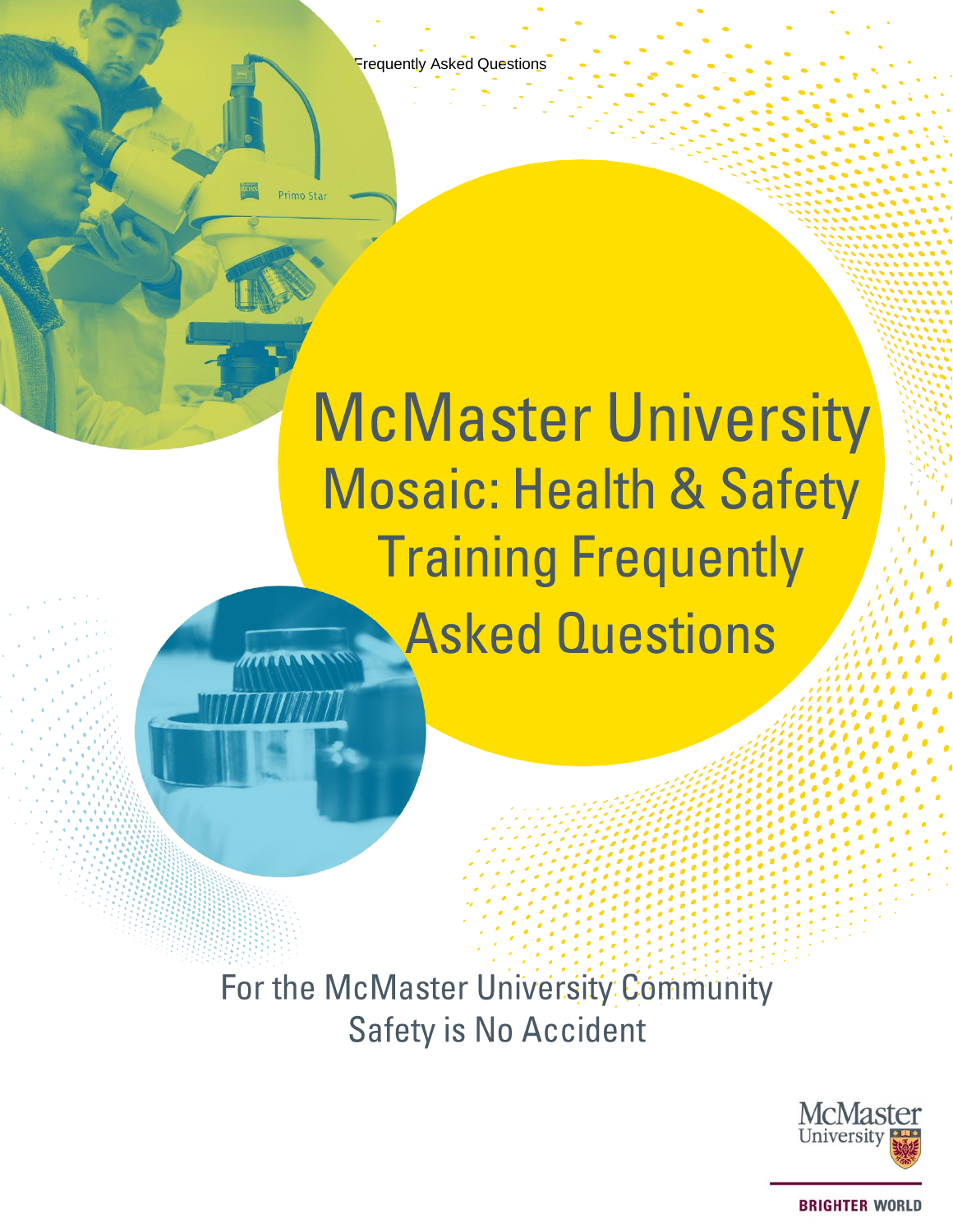# **Mosaic: Health & Safety Training Frequently Asked Questions**

**NEW EMPLOYEES:** Effective November 26th all new employees will automatically be enrolled in mandatory Health and Safety, Primer on Privacy and AODA Human Rights training. In most circumstances the new employee's training courses will be available in [Avenue to Learn](http://avenue.mcmaster.ca/) on their first day of employment.

- **1) How do I know which Health and Safety [training I am](#page-1-0) required to do?**
- **2) How do I [Register for Health and](#page-2-0) Safety Training?**
	- **a)** What do I do if I don't have access [to the HR tab in Mosaic?](#page-3-0)
	- **b)** I have already enrolled in a training session but I [would like to change my session date \(i.e.](#page-3-1) from one session to another or from an [in-class session to an](#page-3-1) online session).
	- **c)** What do I do [if I've successfully enrolled](#page-3-2) for all training in Mosaic, but I do not have access to [Avenue to Learn?](#page-3-2)
- **3) [Where in Avenue to](#page-4-0) Learn does the Health & Safety training show up?**
- **4) How do I view class times and locations for all of my [upcoming training?](#page-4-1)**
- **5) How do I [complete Accessibility](#page-4-2) for Ontarians with Disabilities Act (AODA) training and [receive proof of completion?](#page-4-2)**
- **6) How can I obtain my Golf Cart license once [I've completed the course](#page-4-3) through Mosaic? a)** How do individuals without Mac ID's [complete their](#page-4-4) Golf Cart training?
- **7) How do I obtain proof of completed Health and Safety training/obtain a training summary?**
- **8) As a manager, how do I track the [training status](#page-5-0) of my direct reports? a)** What if I need [to request access](#page-5-1) for non-employees (POIs)?
- **9) What is a Job Hazard Analysis (JHA) and how do I [complete one?](#page-6-0)**
- **10) How do I become a ["Training Coordinator"](#page-6-1) for my department?**
	- **a)** As a Training [Coordinator, how do I](#page-6-2) access my department's Training Summary?
- **11) How do I [access the McMaster University](#page-6-3) Network from an off campus location?**
- **12) It has been 24 hours and my courses are still not in my Avenue to [Learn account,](#page-7-0) what do I [do?](#page-7-0)**
- **13) I am having issues with [the online video module for the](#page-7-0) Health and Safety courses on Avenue to [Learn,](#page-7-0) what do I do?**

# <span id="page-1-0"></span>**1) How do I know which Health and Safety training I am required to do?**

The following health & safety training courses are mandatory for all individuals working at McMaster University (additional training may be required by some individuals depending with worksite hazards):

- **Health & Safety Orientation**
- **Ergonomics**
- **Slips, Trips and Falls**

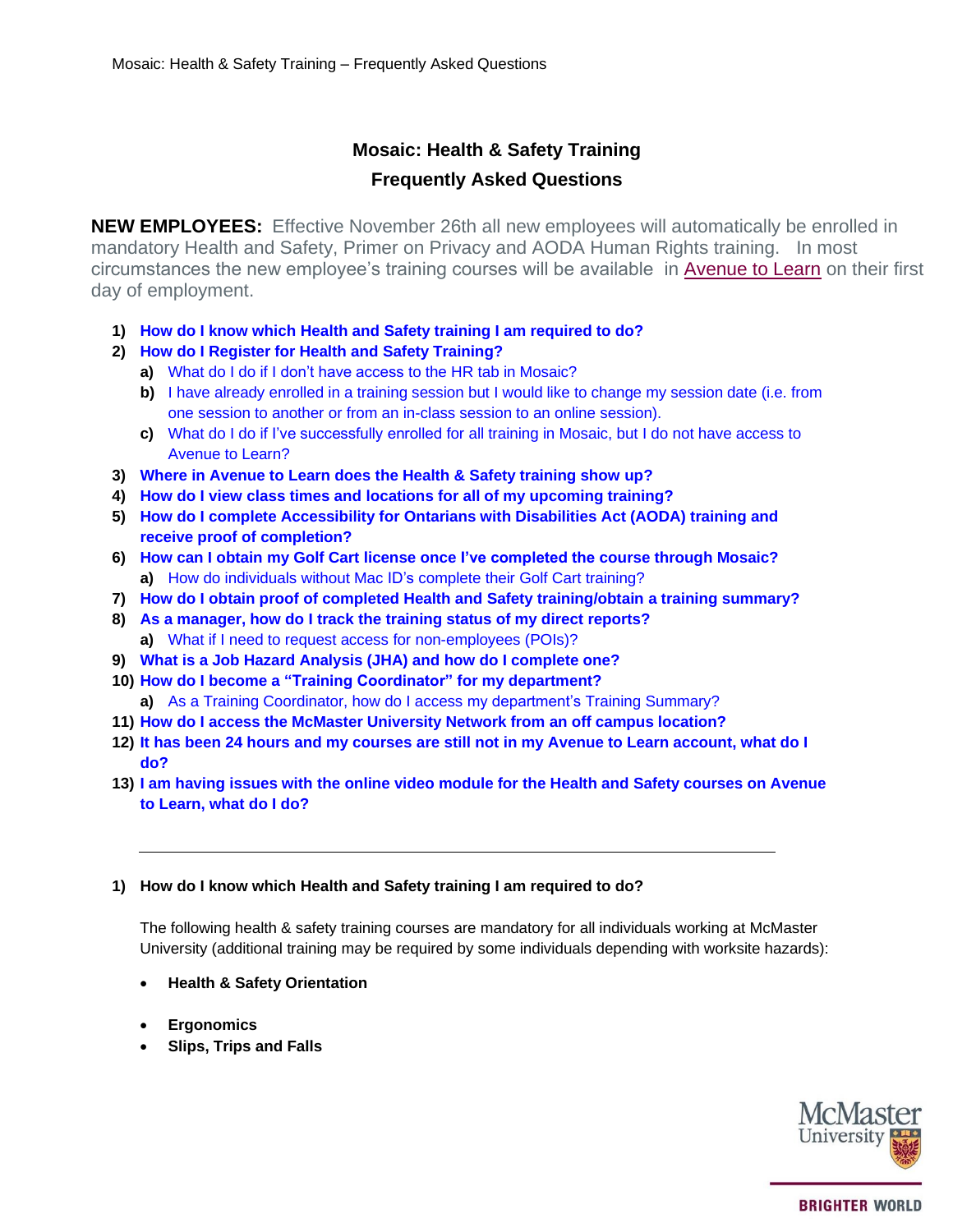Mosaic: Health & Safety Training – Frequently Asked Questions

- **Asbestos Awareness**
- **Fire Safety** (if you work in Hospital-hosted locations, please visit [http://www.fhs.mcmaster.ca/safetyoffice/ t](http://www.fhs.mcmaster.ca/safetyoffice/)o complete the fire training appropriate for you)
- **WHMIS 2015 – (replacing Office WHMIS, WHMIS Core and WHMIS Update)**
- **Violence & Harassment Prevention in the Workplace**
- **COVID-19 Awareness ~ NEW** (mandatory for individuals currently working on campus or before returning to campus for work purposes)
- **Due Diligence** (for Supervisors/Managers)
- **Accident Investigation** (for Supervisors/Managers)

# **Auto enrollment for new employees includes the top 7 training sessions listed above. Faculty of Health Sciences employees will be enrolled in the FHS Fire Safety training.**

To understand **additional** health & safety training courses you are required to complete, speak with your supervisor, and review the EOHSS Training Matrices, available at: [https://hr.mcmaster.ca/employees/health\\_safety\\_well-being/our-safety/health-and-safety](https://hr.mcmaster.ca/employees/health_safety_well-being/our-safety/health-and-safety-training/)[training/](https://hr.mcmaster.ca/employees/health_safety_well-being/our-safety/health-and-safety-training/) and outlined in RMM #300: Safety Orientation and [Training Program.](https://hr.mcmaster.ca/app/uploads/2019/01/RMM-300-Health-and-Safety-Training-Program-February-2015.pdf)

In addition to health and safety courses, site specific hazard training and orientation on all real and potential hazards in your area (i.e. location of emergency equipment, fire extinguishers, etc.) must be arranged or completed by your supervisor.

# <span id="page-2-0"></span>**2) How do I Register for Health and Safety Training?**

# *If you are a new employee the core training sessions will be available for you in Avenue to Learn on your first day of employment (per above).*

# *Online Training:*

Online health and safety courses currently offered by EOHSS, the Faculty of Health Sciences Safety Office (FHSSO) and the Biosafety office are being conducted through the University's learning management system, [Avenue](http://avenue.mcmaster.ca/) [to Learn.](http://avenue.mcmaster.ca/)

To register, select the Regulatory Training tile on the Mosaic homepage and search for your courses. Select an online session:

# *Home>Regulatory Training>"Search by course name">Leave search field blank>"Search">"View available sessions" and proceed with your registration until reaching "Submit"*

One (1) business day after registering for an online session of a health and safety training course in Mosaic, the course material and quiz will become available for review and completion by logging in to your Avenue [to Learn](http://avenue.mcmaster.ca/) account which can be accessed at [avenue.mcmaster.ca.](http://avenue.mcmaster.ca/) Please be sure that the course you register for in Mosaic is listed as 'ONLINE'.

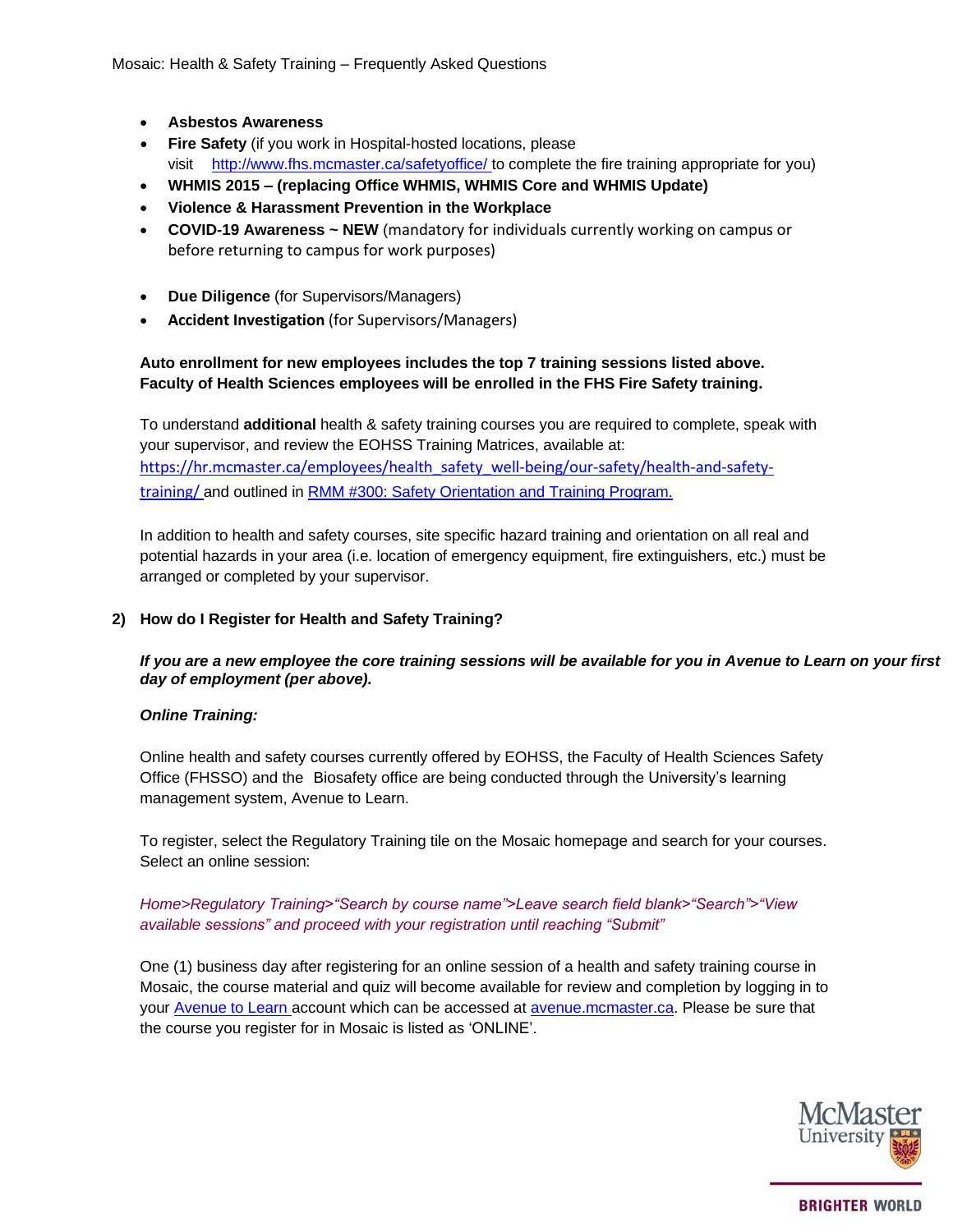**You may also disregard the start and end time of each session when enrolling for online training as the information is solely used for administrative purposes**. Once logged into Avenue to Learn, ensure your role is selected as "Student". These online courses will be automatically graded in Avenue to Learn and the result is recorded in Mosaic one (1) business day after successful completion.

# <span id="page-3-0"></span>*In-Class Training:*

EOHSS offers some in-class training sessions. To register, select the Regulatory Training tile on the Mosaic homepage and search for your courses:

*Home>Regulatory Training>"Search by course name">Leave search field blank>"Search">"View available sessions" and proceed with your registration until reaching "Submit"*

*Note:* If you have registered for an in-class training session but can no longer attend, please contact us with your name, ID#, date, time and location of the session(s) for us to cancel your registration. For EOHSS training, please email **cohss@mcmaster.ca.** For FHS and Biosafety training, please email [fhsso@mcmaster.ca.](mailto:fhsso@mcmaster.ca)

# **a) What do I do if I am missing the HR tab in Mosaic?**

If you are unable to view the Human Resources tab under the Main Menu in Mosaic, please contact UTS at [uts@mcmaster.ca a](mailto:uts@mcmaster.ca)nd they can arrange to have that feature added for you. Please ensure to include your full name, student/employee ID# and your MacID in the email.

# <span id="page-3-1"></span>**b) I have already enrolled in a training session but I would like to change my session date (ie. from one session to another or from an in-class session to an online session).**

Mosaic only allows for you to be enrolled in one session at a time. If you have enrolled in an inclass session and then decide to take the online course instead, Mosaic will not allow you to be enrolled in both simultaneously. Only Health and Safety office administrators can adjust the details of your registration. To request a registration change, please contact the appropriate safety office. For EOHSS training, please email **eohss@mcmaster.ca** so that we can enroll you in the session that you prefer. For FHS and Biosafety training, please email [fhsso@mcmaster.ca](mailto:fhsso@mcmaster.ca). Make sure to include your full name, ID# as well as the session(s) information.

# <span id="page-3-2"></span>**c) What do I do if I've successfully enrolled for all training in Mosaic, but I do not have access to Avenue to Learn?**

If you are a new student/employee, you may not be able to complete your training until you activate your MacID. To do this, you must use your MacID and attempt to log in to Avenue to Learn [\(http://avenue.mcmaster.ca/\)](http://avenue.mcmaster.ca/) so that you can initiate the process of obtaining the necessary access. Within 1 business day, you should have access.

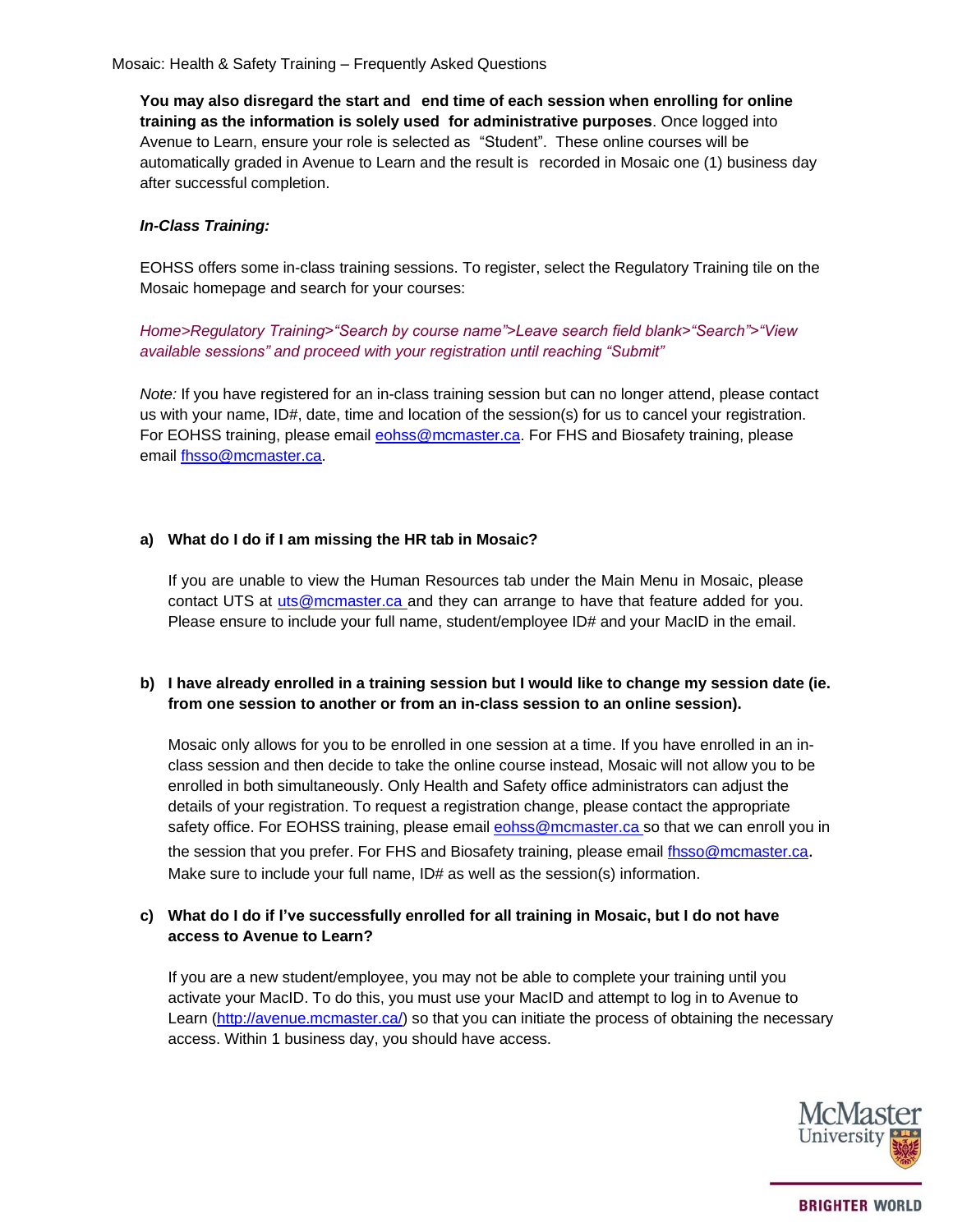Mosaic: Health & Safety Training – Frequently Asked Questions

#### <span id="page-4-0"></span>**3) Where in Avenue to Learn does the Health & Safety training appear?**

Please ensure that once you are logged in to Avenue to Learn, you are checking for the training courses under the main heading "My Courses" and the subheading named "Continuing" as shown below.



#### <span id="page-4-1"></span>**4) How do I view class times and locations for my upcoming training?**

Once you've registered for Health and Safety training, you can view your personal training schedule in Mosaic. Please navigate the pathway below to view class times and locations:

*Home>Regulatory Training>Learning and Development>Session Time and Status*

# <span id="page-4-2"></span>**5) How do I complete Accessibility for Ontarians with Disabilities Act (AODA) training and receive proof of completion?**

The process to complete AODA training remains unchanged from completing the rest of your Health and Safety training. Simply follow the steps outlined in FAQ #2. Since AODA training is not offered by the EOHSS Safety Office, you may redirect any questions or concerns to [aoda@mcmaster.ca.](mailto:aoda@mcmaster.ca)

#### <span id="page-4-3"></span>**6) How can I obtain my Golf Cart license once I've successfully completed the course?**

Once you successfully complete the online Golf Cart training on Avenue to Learn. please send us an email to [eohss@mcmaster.ca w](mailto:eohss@mcmaster.ca)ith your ID#, department, supervisor and supervisor's extension so that we may issue your license.

#### <span id="page-4-4"></span>**a) How do individuals without Mac ID's complete their Golf Cart training?**

If you do not have a Mac ID and need to complete Golf Cart training, please contact us at [eohss@mcmaster.ca](mailto:eohss@mcmaster.ca) so that we may provide you with an alternate option.

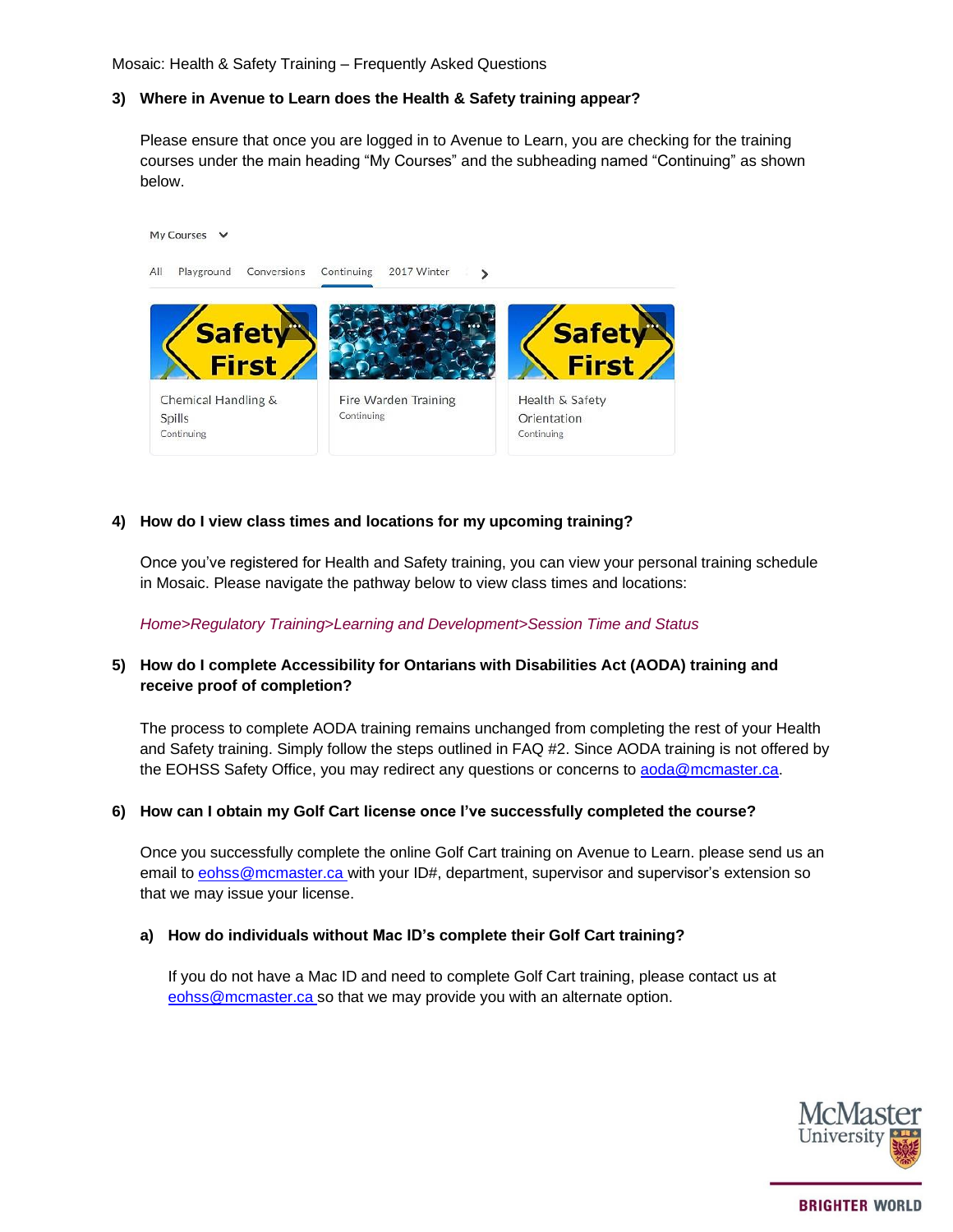# **7) How do I obtain proof of completed Health and Safety training/obtain a training summary?**

Any Health and Safety Training completed in Mosaic will be recorded in a training summary that can be accessed through Mosaic. Employees, students and volunteers (persons of interest) can use the self-service functionality of Mosaic to access a copy of their training record:

# *Home>Regulatory Training>Training Summary*

*EOHSS:* [eohss@mcmaster.ca](mailto:eohss@mcmaster.ca) *FHS and Biosafety Office:* [fhsso@mcmaster.ca](mailto:fhsso@mcmaster.ca)

#### <span id="page-5-0"></span>**8) As a manager, how do I track the training status of my direct reports?**

The Manager Self-Service functionality allows managers to track health and safety training completed by their employees using Mosaic. Managers can also register their employees to participate in health & safety training courses. To access your employees' training records, please navigate the following pathway:

# *NavBar>Navigator>Human Resources>Manager Self Service>Learning and Development>Training Summary*

*Note:* Proof of training completed using the historical paper copies can be requested by contacting the appropriate safety office (EOHSS, FHS Safety Office & Biosafety Office). See FAQ #7 for contact information. To enroll your employees for Health and Safety training, please navigate the following pathway:

*NavBar>Navigator>Human Resources>Manager Self Service>Learning and Development>Request Training Enrollment>Search by Course Name>Search (leave the field blank)>View Available Sessions>Select a session>Continue>Select the check box of employees you wish to enroll>Continue>Submit>OK*

# <span id="page-5-1"></span>**a) What if I need to request system access for visitors (POIs)?**

A ["Person of](https://epprd.mcmaster.ca/psp/prepprd/EMPLOYEE/EMPL/c/EPPCM_CONTENT_MGMT.EPPCM_PUB_VIEWER.GBL?Action=U&EPPCM_CONTENTID=3091&EPPCM_CATG_TYPE=B&CONTEXTIDPARAMS=EPPCM_CONTENTID%3A3091&cmd=login) Interest (POI) Request" form is available by submitting a [UTS service request](https://macservicedesk.mcmaster.ca/servicedesk/customer/portal/22) and selecting the Person of Interest link. This form is used to request Mosaic access for volunteers, visiting scientists, contractors and other visitors allowing these individuals to complete their Health and Safety training. This form should be submitted to [uts@mcmaster.ca](mailto:uts@mcmaster.ca) by the McMaster employee who is sponsoring or overseeing the person of interest. For example, a lab manager would submit the form for volunteers who need to complete a health and safety training course before assisting in a lab. If you have any questions regarding this form, please contact your HR office or UTS for assistance.

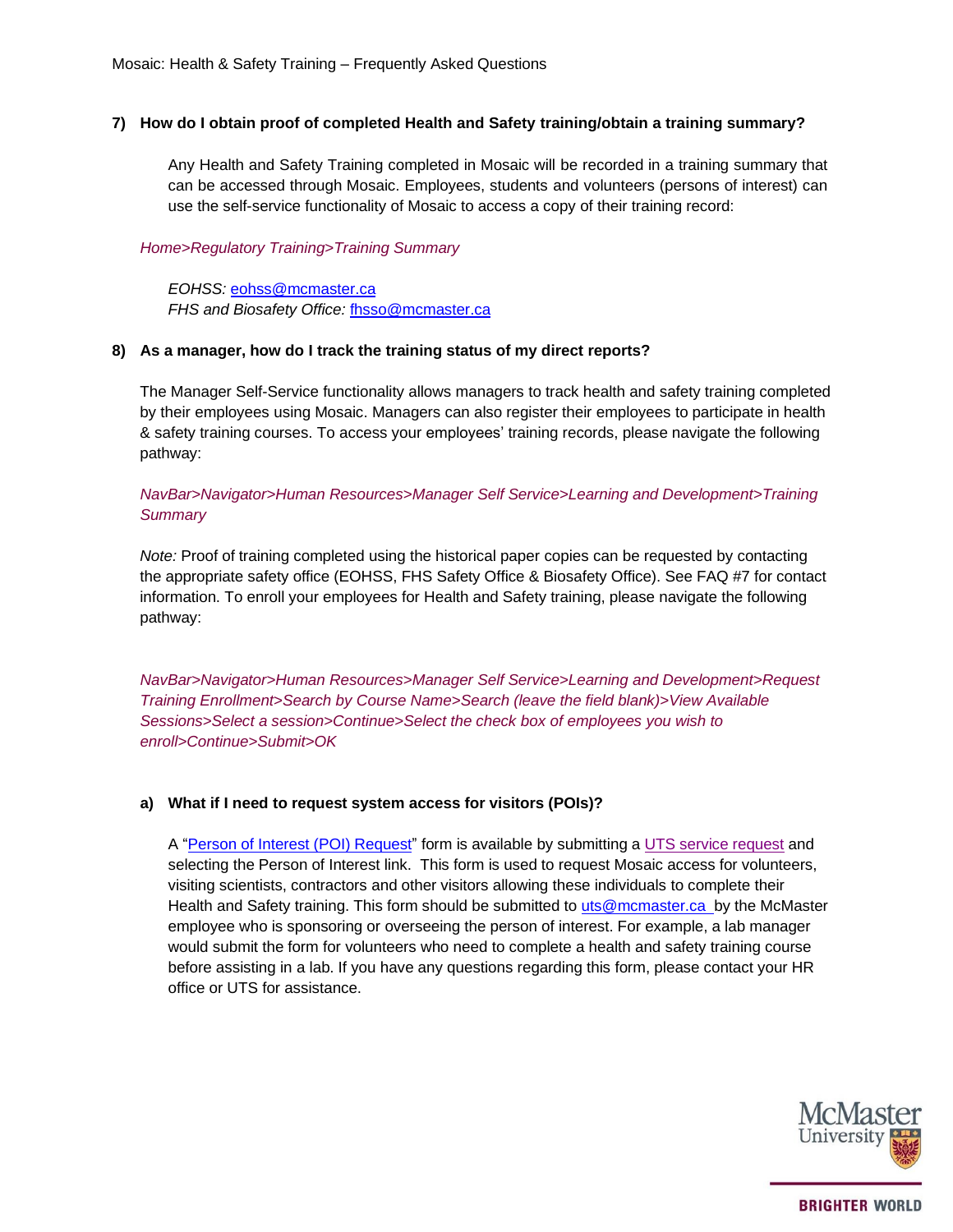#### <span id="page-6-0"></span>**9) What is a Job Hazard Analysis (JHA) and how do I complete one?**

The process to complete a JHA remains unchanged since the launch of Mosaic. McMaster's Health & Safety strategy includes the completion of a job hazard analysis for the main activities associated with each individual working at McMaster. A job hazard analysis is essential in clarifying the hazards and controls that are associated with each work activity. Individuals must review the job hazard analysis

task forms with their supervisor to ensure all main activities have been identified, and attend the training as identified on the task forms. To view further information regarding JHA's, please refer to the [JHA](https://phaweb02.mcmaster.ca/) web site or RMM #324: [Job Hazard Analysis](https://hr.mcmaster.ca/app/uploads/2019/01/RMM-324-Job-Hazard-Analysis-Program-September-2013.pdf) Program.

# <span id="page-6-1"></span>**10) How do I become a "Training Coordinator" for my department?**

We have created the role of *training coordinator* for individuals who are responsible for keeping track of all the training records. This title will allow you access to all of the training records for your department.

To set up this function you will need to submit [a service](https://macservicedesk.mcmaster.ca/servicedesk/customer/portal/22) request to UTS through the following path:

Mosaic Access (found on the left menu)> HR Access Request (complete the form and select "Dept training coordinator" from the security section)

Please also enclose or forward an email from your supervisor approving the access.

# <span id="page-6-2"></span>**a) As a Training Coordinator, how do I access my department's Training Summary?**

**i)** Your department's training summary is available by logging in to Mosaic and navigating the following path:

*NavBar>Navigator>Human Resources>Administer Training>McMaster R eports/Processes>Reports> Department Training Summary*

#### <span id="page-6-3"></span>**11) How do I access the McMaster University Network using VPN from an off campus location?**

Attempting to access other parts of the McMaster system from outside the firewall will result in an error message that requests the user connect via the McMaster Virtual Private Network. The VPN Client software allows you to connect to the McMaster University network from an off-campus computer anywhere on the Internet and appear as though your computer is on campus. It also provides extra security by encrypting data to and from your computer, in effect creating a private tunnel through the Internet for your communication.

Instructions on how to access Mosaic through th[e McMaster VPN](http://www.mcmaster.ca/uts/network/vpn/) can be found here: [https://uts.mcmaster.ca/services/computers-printers-and-software/virtual-private-networking/](http://www.mcmaster.ca/uts/network/vpn/)

*Note:* Users connecting from a Hamilton Health Sciences or St. Joseph's Healthcare facility do NOT need to use the VPN.